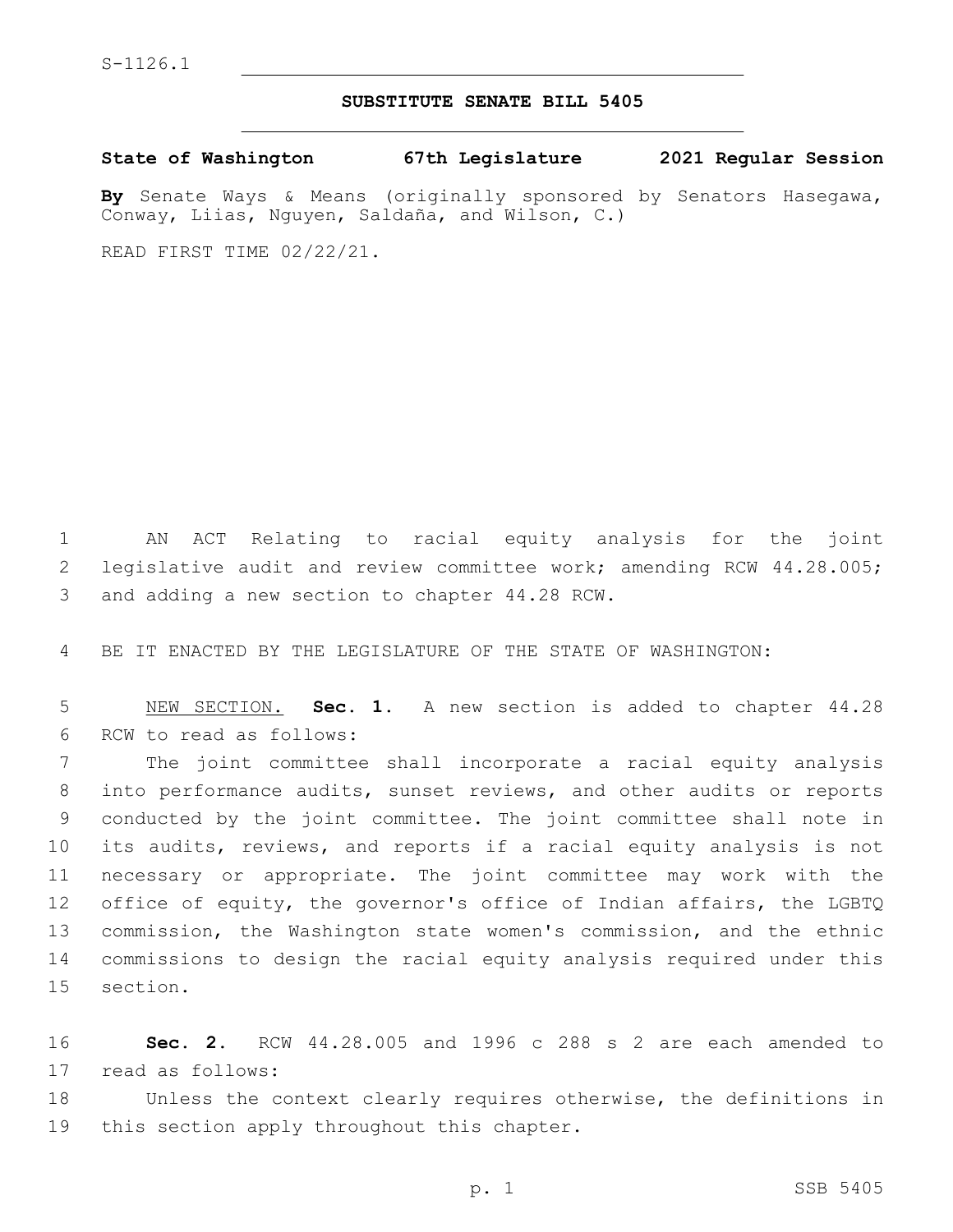(1) "Legislative auditor" means the executive officer of the 2 joint legislative audit and review committee.

 (2) "Economy and efficiency audits" means performance audits that establish: (a) Whether a state agency or unit of local government receiving state funds is acquiring, protecting, and using its resources such as personnel, property, and space economically and efficiently; (b) the causes of inefficiencies or uneconomical practices; and (c) whether the state agency or local government has complied with significant laws and rules in acquiring, protecting, 10 and using its resources.

 (3) "Ethnic commissions" means the Washington state commission on African American affairs established in chapter 43.113 RCW, the Washington state commission on Asian Pacific American affairs established in chapter 43.117 RCW, and the Washington state 15 commission on Hispanic affairs established in chapter 43.115 RCW.

 (4) "Final compliance report" means a written document, as approved by the joint committee, that states the specific actions a state agency or unit of local government receiving state funds has taken to implement recommendations contained in the final performance audit report and the preliminary compliance report. Any recommendations, including proposed legislation and changes in the 22 agency's rules and practices or the local government's practices, based on testimony received, must be included in the final compliance 24 report.

 ( $(44)$ )) (5) "Final performance audit report" means a written document adopted by the joint legislative audit and review committee that contains the findings and proposed recommendations made in the preliminary performance audit report, the final recommendations 29 adopted by the joint committee, any comments to the preliminary performance audit report by the joint committee, and any comments to the preliminary performance audit report by the state agency or local 32 government that was audited.

33  $((+5+))$   $(6)$  "Joint committee" means the joint legislative audit 34 and review committee.

 ( $(\overline{6})$ ) (7) "Local government" means a city, town, county, special purpose district, political subdivision, municipal corporation, or quasi-municipal corporation, including a public 38 corporation created by such an entity.

39  $((+7+))$   $(8)$  "Performance audit" means an objective and systematic assessment of a state agency or any of its programs, functions, or

p. 2 SSB 5405